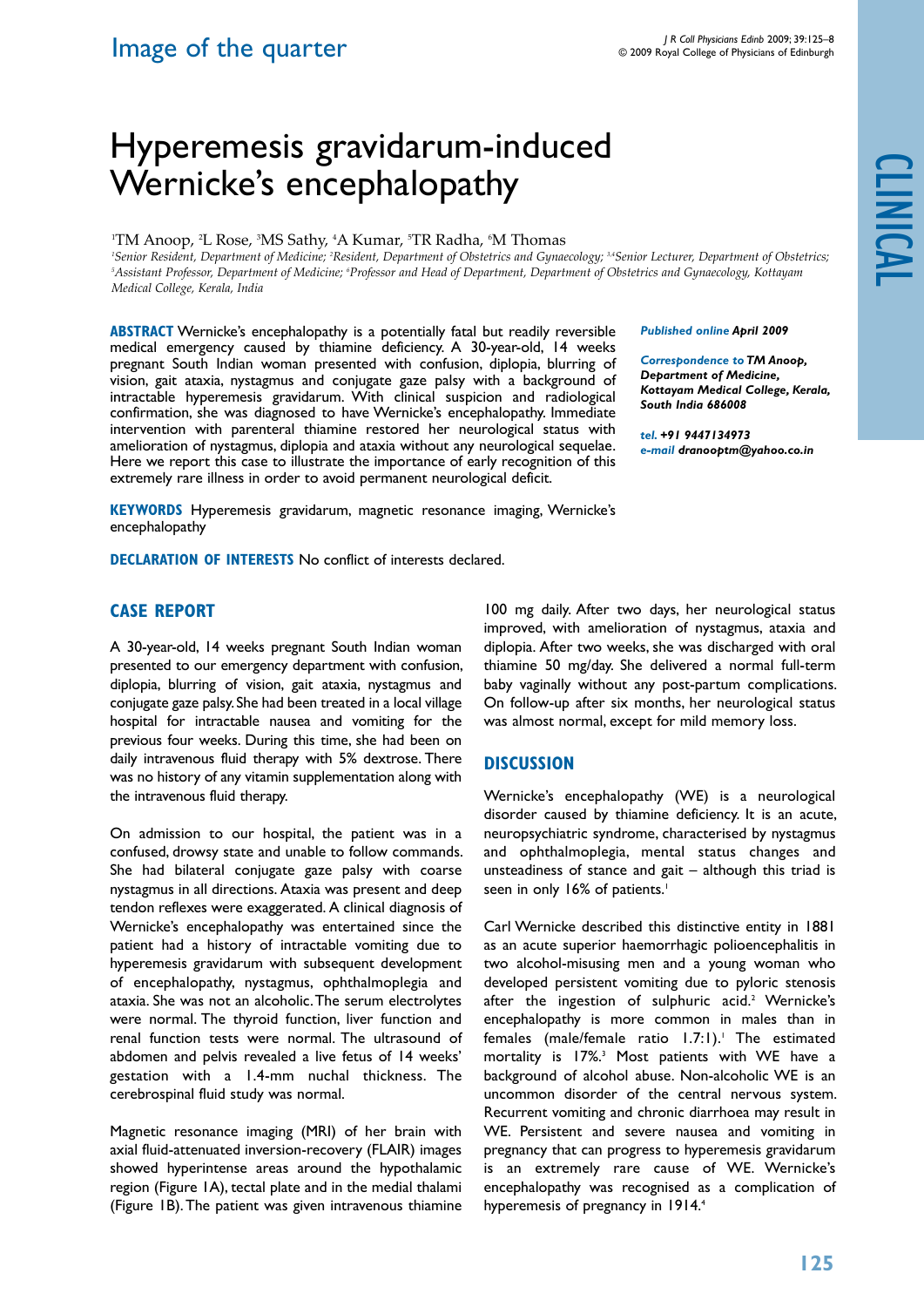

**FIGURE 1A Magnetic resonance imaging of the patient's** brain, with axial FLAIR images showing hyperintensities in the hypothalamic region and tectal plate in a 14 weeks pregnant woman with hyperemesis gravidarum, who presented with confusion, diplopia, blurring of vision, gait ataxia, nystagmus and conjugate gaze palsy, suggestive of hyperemesis gravidarum-induced Wernicke's encephalopathy.

Thiamine, a water-soluble essential vitamin obtained from diet, is an important cofactor for three key enzymes involved in both the Krebs and pentose phosphate cycle – ketoglutarate dehydrogenase complex, pyruvate dehydrogenase complex and transketolase. It is also essential in maintaining osmotic gradients across cell membranes.

Thiamine deficiency leads to impaired cerebral energy metabolism, focal lactic acidosis, N-methyl-D-aspartate receptor-mediated excitotoxicity, blood–brain barrier breakdown and decreased osmotic gradients across cell membranes. This pathophysiologic abnormality is prone to occur in the periventricle and periaqueductal regions in which thiamine-related glucose and oxidation metabolism is abundant. Ophthalmoplegia and ataxia ensue from the involvement of the pontine and mesencephalic tegmentum. Hypomnesia and global confusion are related to damage within the thalami and possibly to damage to the mammillary bodies.<sup>5</sup> Thiamine deficiency may occur in pregnancy, even with standard prenatal thiamine supplementation, and, if inadequately treated, hyperemesis gravidarum may lead to WE, central pontine myelinolysis<sup>6</sup> and death.

There is no specific routine laboratory test available, and no specific diagnostic abnormalities have been revealed in cerebrospinal fluid, brain imaging, electroencephalogram



**FIGURE 1B** Magnetic resonance imaging of the same patient's brain, with axial FLAIR images showing hyperintensities in the medial thalami.

or evoked potentials. Wernicke's encephalopathy remains a clinical diagnosis. The presumptive diagnosis of WE can be confirmed by determining blood thiamine concentrations or by measuring the red blood cell transketolase activity.<sup>6</sup> Recently, an isocratic high-performance liquid chromatography method for the assessment of thiamine, thiamine monophosphate and thiamine diphosphate in human erythrocytes has been described.

In our case, the circulating levels of thiamine and transketolase activity were not measured due to an unavailability of the tests. These tests are not generally available routinely on an emergency basis. However, even if they were, it is more important to make a presumptive diagnosis of WE and treat the patient as soon as possible.<sup>7</sup>

Magnetic resonance imaging is currently considered the most valuable method to confirm a diagnosis of WE. It has a sensitivity of only 53% but a high specificity of 93%. Magnetic resonance imaging studies typically show an increased T2 signal, bilaterally symmetrical, in the paraventricular regions of the thalamus, the hypothalamus, mammillary bodies, the periaqueductal region, the floor of the fourth ventricle and midline cerebellum.<sup>5</sup> The diagnosis is clinical and mainly supported by the dramatic response of neurological signs to parenteral thiamine.

The MRI signal characteristics and lesion sites are not entirely specific for WE. The possible causes of acute encephalopathies need to be differentiated, particularly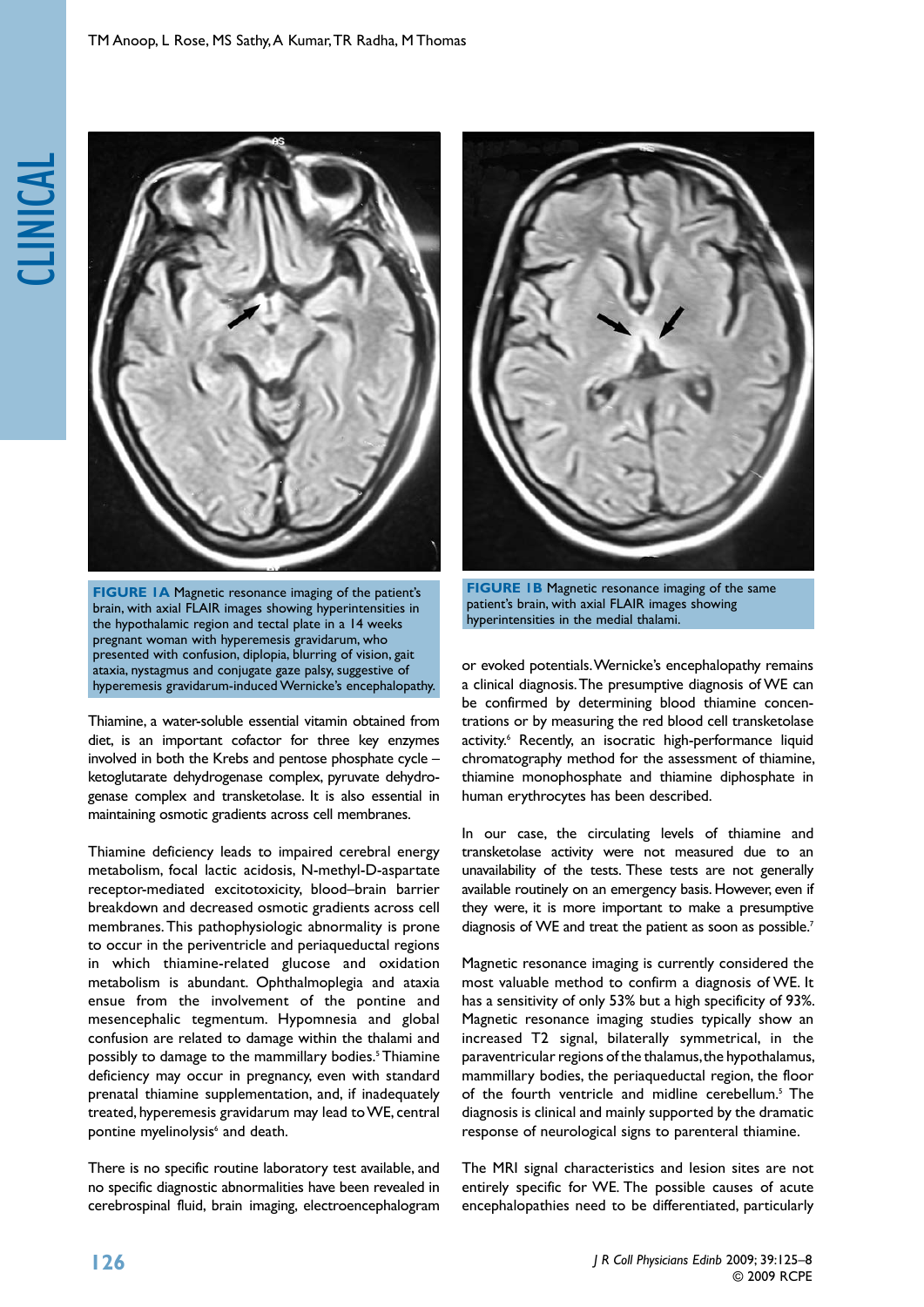when the clinical history does not reveal a definite predisposing factor related to WE or when the response of neurological signs to the administration of thiamine is unclear.

The differential diagnosis includes paramedian thalamic infarction (top-of-the-basilar syndrome), ventriculoencephalitis, Miller-Fisher syndrome, primary cerebral lymphoma, Behçet's disease, multiple sclerosis, Leigh's disease, variant Creutzfeldt-Jakob disease, paraneoplastic encephalitis, severe hypophosphataemia, acute intoxication from methyl bromide and chronic intoxication from bromovalerylurea. 8-11

The typical MRI findings are similar in alcoholic and nonalcoholic patients with WE, but the atrophy of the cerebellar vermis and mammillary bodies differs between these two. This is due to the following reasons:

- 1. Cerebellar vermis and mammillary bodies are susceptible to thiamine deficiency in alcoholic patients;
- 2. MRI findings in the acute phase are contaminated by previous attacks in alcoholics.

Magnetic resonance imaging is helpful not only to diagnose acute non-alcoholic WE but also to evaluate the pathologic evolution and prognosis of the disorder. The disorder has a good prognosis if only the periaqueductal area, thalamus and caudate nucleus are involved. Cortical damage may be indicative of irreversible damage and poor prognosis.<sup>12</sup>

In a study by Chiossi and colleagues. $13$  the overall pregnancy loss rate directly (spontaneous fetal loss) and indirectly (planned abortion) attributable to WE was 46.9% (23/49). The classical Wernicke's triad (confusion, ocular abnormalities and ataxia) manifested in only 46.9% (23/49) of the patients. Confusion affected 63.3% (31/49) of the patients, ocular signs 95.9% (47/49) and ataxia 81.6% (40/49). Deterioration of consciousness affected 53.1% (26/49) of the subjects and memory impairment 61.2% (30/49). A complete remission of the disease occurred in only 14 of 49 cases.<sup>13</sup>

Any pregnant women who develop hyperemesis should receive thiamine supplementation, especially before intravenous or parenteral nutrition.<sup>13</sup> If confusion, ataxia or ocular signs (usually a sixth-nerve palsy, gaze palsy or nystagmus) develop, parenteral thiamine should be given until a normal diet is reinstituted.

## **References**

- 1 Victor M. The Wernicke-Korsakoff syndrome. In: Vinken PJ, Bruyn GW, editors. *Handbook of clinical neurology.* Vol 28, part II. Amsterdam: North-Holland Publishing Company; 1976. p. 243–70.
- 2 Wernicke C. Die akute haemorrhagische Polioencephalitis superior. In: *Lehrbuch der Gehirnkrankheiten für Ärzte und Studierende*. Bd II. Kassel: Fischer Verlag; 1881. p. 229–42.

The Royal College of Physicians of London report has recommended that 'to prevent the neuropsychiatric complications of vitamin B deficiency in patients undergoing alcohol withdrawal in the community, high dose oral thiamine (200 mg per day), together with vitamin B strong tablets (30 mg per day), is the treatment of choice'.<sup>14</sup>

The only available intravenous (IV) treatment that includes thiamine (B1), riboflavin (B2), pyridoxine (B6) and nicotinamide is Pabrinex. It is given as two pairs of vials of Pabrinex 1 and 2 diluted in 100 ml of crystalloid and should be given IV over 30 minutes. If the patient is admitted, consider two pairs of vials three times daily for two days IV, to be followed, if there is any improvement, by one pair per day for five days (IV or intramuscular) at the discretion of the admitting team.

The ocular signs in our patient may have been due to the involvement of midbrain gaze centres. The lesions in the cerebellar vermis may have accounted for the ataxia.

The treating physicians should have a high index of suspicion of WE in patients with hyperemesis, starvation, dialysis, cancer, magnesium depletion, AIDS, gastroplasty/ gastric bypass surgery, rapid weight loss, anorexia nervosa, refeeding syndrome or prolonged intravenous feeding. Failure to diagnose WE and to institute adequate parenteral therapy results in death in 20% of patients; 75% will be left with permanent brain damage involving severe shortterm memory loss (Korsakoff's psychosis).<sup>15</sup>

## **CONCLUSION**

Hyperemesis gravidarum is an extremely rare cause of WE. A diagnosis of WE should be suspected once any one of the neurological triad is presented in a patient with hyperemesis gravidarum.

This case, in which the patient had been treated for intractable nausea and vomiting for four weeks in her local village hospital with IV fluids with dextrose, without thiamine supplementation, illustrates the importance of early recognition and treatment of this rare illness. We therefore emphasise the importance of thiamine supplementation in hyperemesis in pregnancy in order to avoid permanent neurological deficit and possible maternal and fetal mortality.

- 3 Victor M, Adams RD, Collins GH. The Wernicke-Korsakoff syndrome: a clinical and pathological study of 245 patients, 82 with post-mortem examinations. *Contemp Neurol Ser* 1971; 7:1–206.
- 4 Henderson D. Korsakow's psychosis occurring during pregnancy. *Bulletin of the Johns Hopkins Hospital* 1914; 25:261–70.
- 5 Martin PR, Singleton CK, Hiller-Sturmhofel S. The role of thiamine